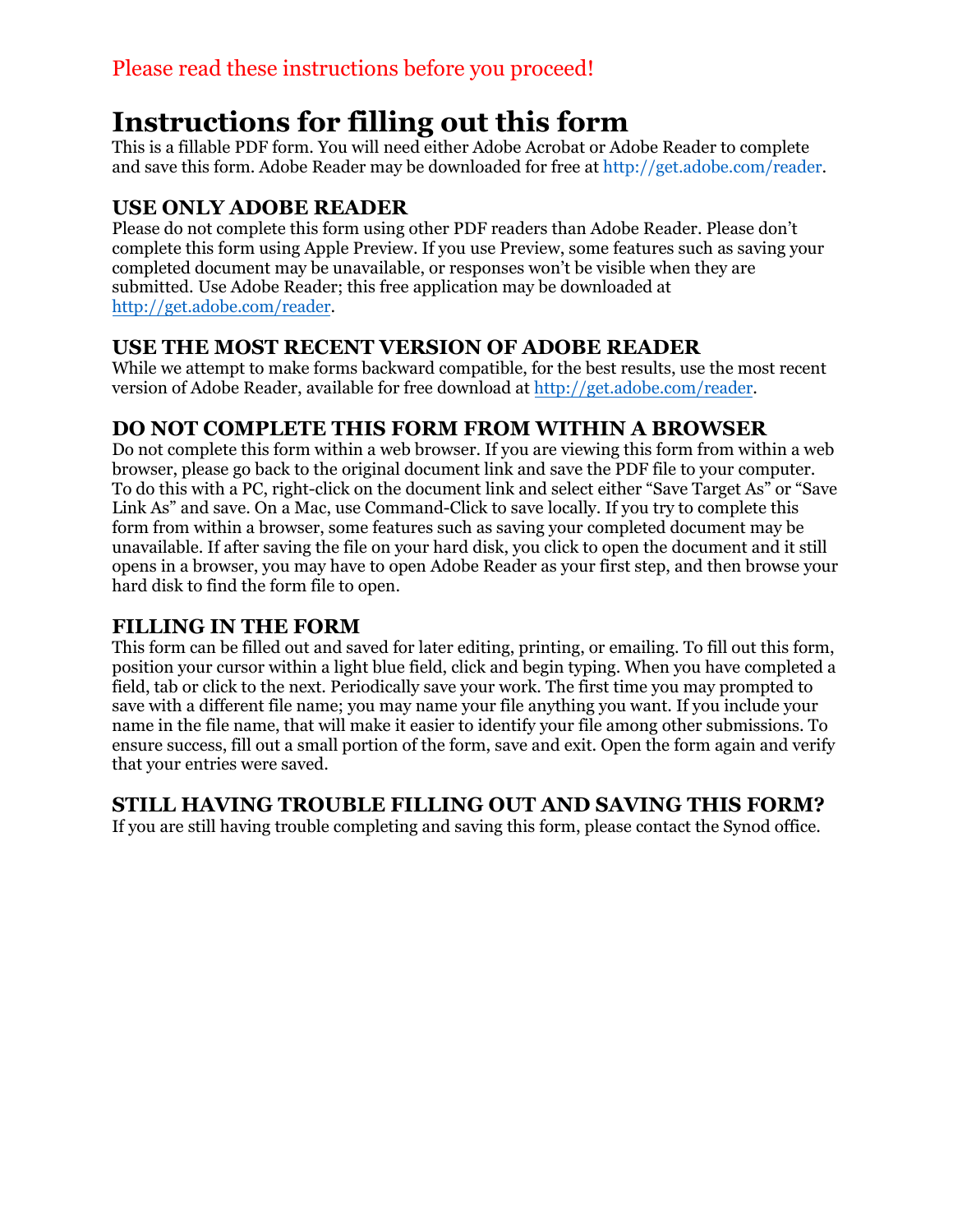

#### **Display and Assembly Announcement Request Form 2022 Montana Synod Assembly** Billings Hotel and Convention Center Billings, MT

June 2-4, 2022

Please fill out this form and email or send back to Colter McCarty [cmccarty@montanasynod.org](mailto:cmccarty@montanasynod.org) or 1221 24<sup>th</sup> St. S. Great Falls, MT 59405

Deadline for Request, April 30, 2022

| Contact Person: 2008 and 2008 and 2008 and 2008 and 2008 and 2008 and 2008 and 2008 and 2008 and 2008 and 2008 |
|----------------------------------------------------------------------------------------------------------------|
|                                                                                                                |

I am requesting display space at the Montana Synod Assembly, **June 2-4, 2022**, at the **Billings Hotel and Convention Center in Billings**. I have the following requests:

- □ Electricity
- $\Box$  Only need  $\frac{1}{2}$  table for my display
- $\Box$  I have a free-standing display and only need a floor space
- $\Box$  Other (please specify)

**Cost per table is \$50 for the duration of the assembly (display fee waived for Synod congregations, boards and committees).** A check payable to Montana Synod for \$50 must accompany this request. Or click here to

#### **I understand that:**

- 1. Display space will be given on a first-come, first-served basis.
- 2. I will provide my own equipment. I am responsible to set up and dismantle the display.
- 3. Your display will be in an open area and there is no security for items left overnight.

**4. Nothing can be affixed to either the walls or the ceiling without the express permission of the display manager.**